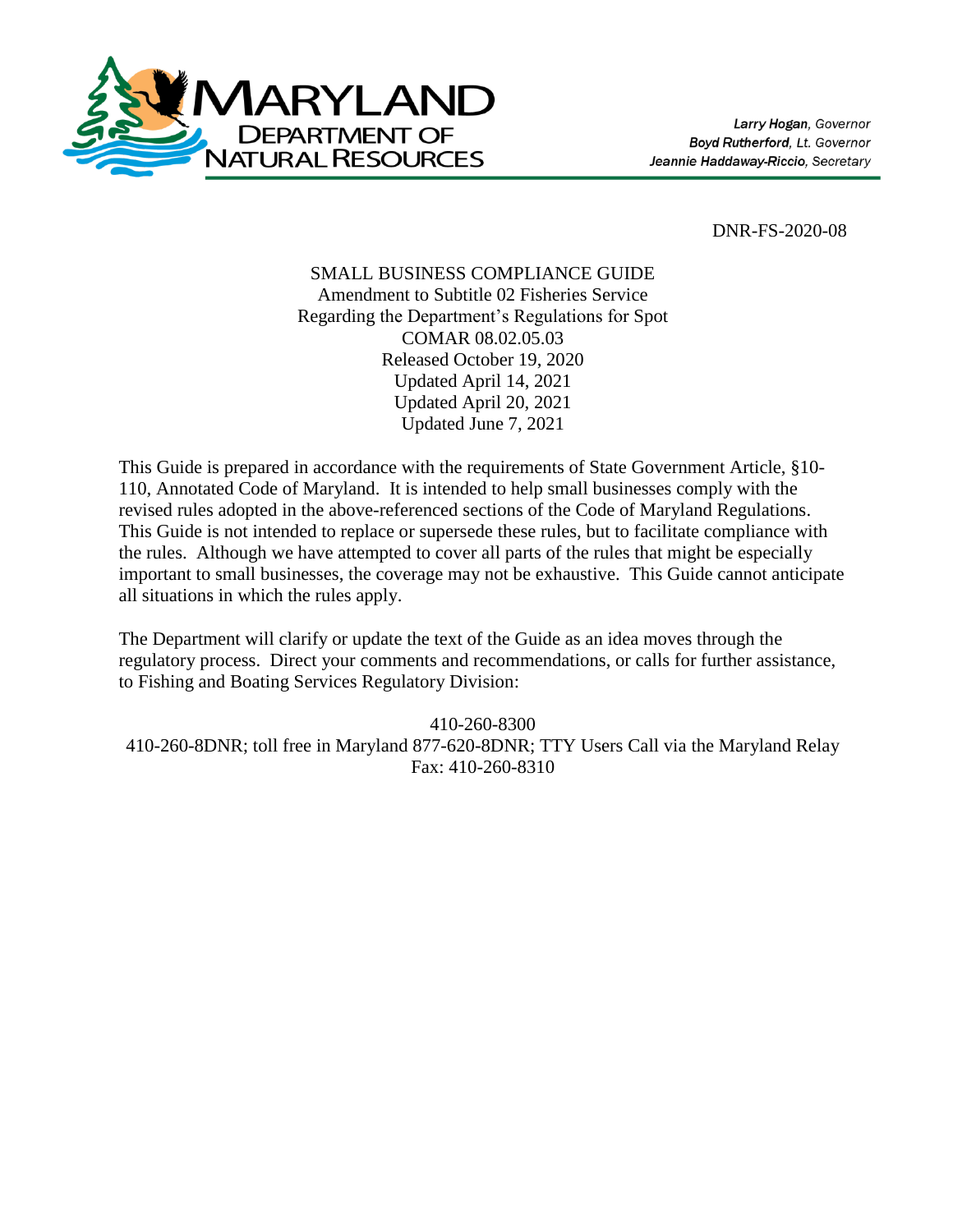# **I. SUMMARY & FAQs**

### **What was proposed?**

The department needs to adopt rules for spot to be in compliance with the Atlantic States Marine Fisheries Commission (ASMFC).

The Atlantic States Marine Fisheries Commission (ASMFC) is responsible for managing spot (Leiostomus xanthurus) in state waters (0-3 miles from shore) under the authority of the Atlantic Coastal Fisheries Cooperative Management Act, and has done so through an interstate fishery management plan (FMP) since 1987. Spot are currently managed under the Omnibus Amendment to the Spot, Spotted Seatrout, and Spanish Mackerel FMPs, Addendum II, and Addendum III.

Addendum II established the Traffic Light Approach (TLA) as a precautionary management framework to evaluate fishery trends and develop management actions. The TLA was originally developed as a management tool for data-poor fisheries. Addendum III incorporates the use of a regional approach to better reflect localized fishery trends and changes the TLA to trigger management action if 2 of the 3 most recent years of characteristics exceed threshold levels. Addendum III also defines management responses for the recreational and commercial fisheries and a method for evaluating the population's response to TLA-triggered management measures. The recreational responses to differing threshold levels are bag limits while commercial responses are percent reductions to previous harvests through quantifiable measures such as seasons, trip limits, or size limits.

According to Addendum III management action has been triggered and states are required to implement the following coastwide regulations:

### **Recreational**

The department proposed a recreational possession limit of 50 spot per person per day.

### **Charter and Head Boats**

#### Definitions

"Fishing party" means the combined total number of people on a guided fishing trip consisting of the licensed guide, the individuals under the guidance of the fishing guide, and their vessels.

"Guided fishing trip" includes the period of time in which a single fishing trip is conducted, beginning when the vessel or fishing party leaves port and ending when the vessel or fishing party returns to port.

### Fishing Guides — All Guide Licenses Except Type L

(1) For each guided fishing trip:

(a) The number of spot on board the vessel may not exceed the product of 50 multiplied by the maximum number of individuals that the licensed guide may have on the vessel; and

(b) An individual under the guidance of a licensed fishing guide may not possess more than 50 spot.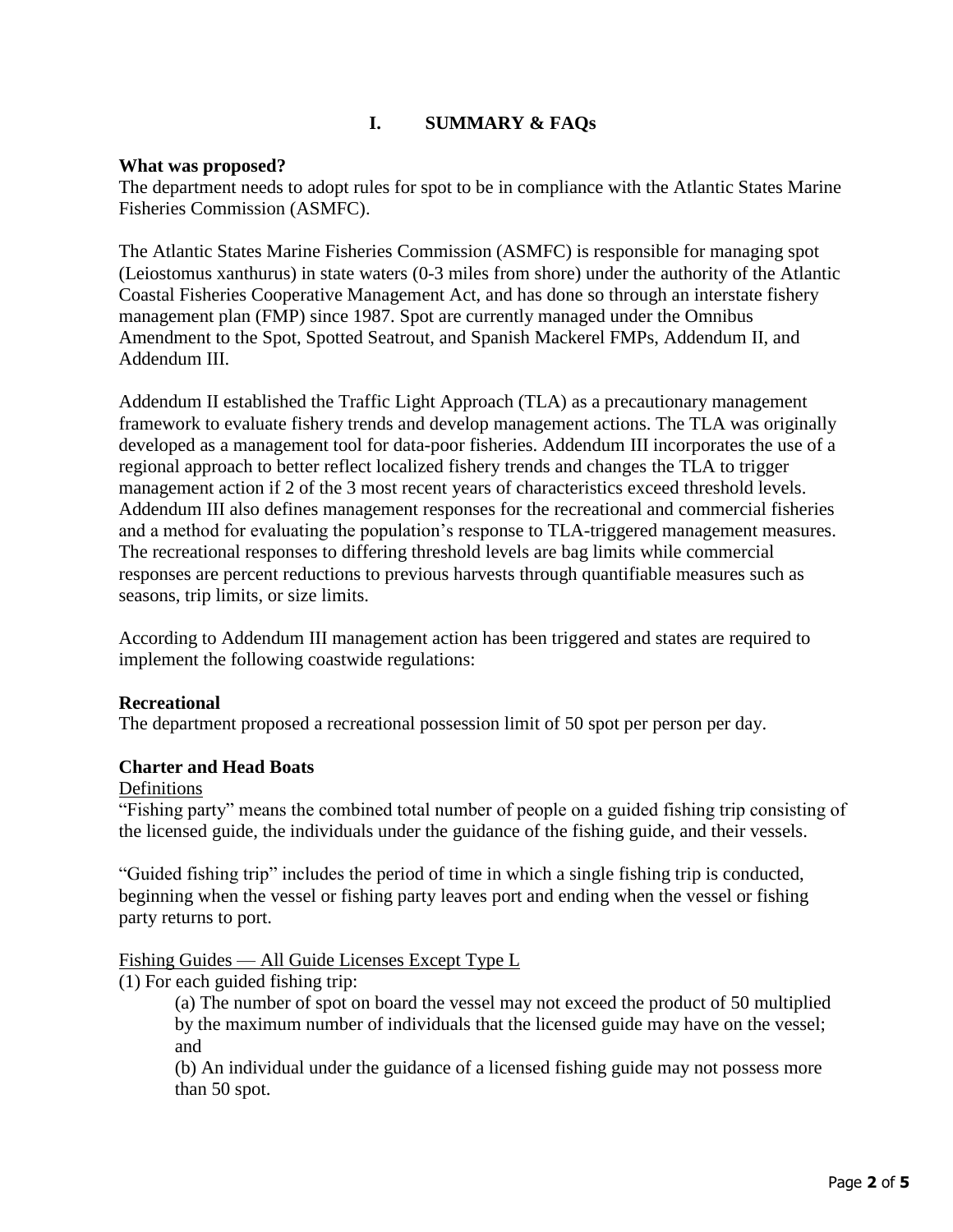- (2) Any spot on the vessel in excess of the individual limit specified in Section  $(1)(b)$ :
	- (a) Shall be:
		- (i) Alive; and
		- (ii) In possession of the captain or licensed guide; and
	- (b) May not exceed the vessel limit specified in Section (1)(a).

### Fishing Guides with a Type L Limited Fishing Guide License

(1) For each guided fishing trip:

(a) The number of spot in possession by the fishing party during the trip may not exceed the product of 50 multiplied by the number of individuals that the licensed guide may guide on one trip; and

(b) An individual under the guidance of a licensed fishing guide may not possess more than 50 spot.

(2) Any spot in excess of the individual limit specified in Section  $(1)(b)$ :

(a) Shall be:

(i) Alive; and

(ii) In possession of the licensed guide; and

(b) May not exceed the fishing party limit specified in Section (1)(a).

What Does That Mean?

You may possess live spot for use as bait.

The maximum number of spot allowed to be held by the captain/licensed guide for a guided fishing trip will be the product of 50 multiplied by the number of customers allowed on the vessel. Of that product, anglers on the guided fishing trip can only have 50 spot. This means that if your clients catch spot and decide that they want to keep them, you may have to release one fish in the live well for each spot going to the cooler to maintain compliance with the total trip limit.

You may not have the maximum number of spot in the live well in addition to fish kept in the cooler. It is a cap per trip and the number of dead fish is dependent on the number of anglers present on the trip NOT on the number of allowable passengers. The total possession (fish in the live well plus those in the cooler/stringer) may not exceed 50 fish per allowable passenger.

### Examples

1) A charter boat that allows 6 passengers may have 300 spot in the live well, regardless of the number of passengers. I am a captain with a 6-pack boat license. Today, I have 3 clients on board. I have 300 spot in the live-well as allowed. If my clients decide they want to start harvesting spot, I will have to release one fish in the live well for each harvested spot going to the cooler. I cannot have 300 in live well AND 150 in the cooler for my 3 clients. My cap is 300 fish and the number of dead fish is dependent on the number of anglers NOT on the number of allowable passengers.

2) A limited fishing guide (Type L) is allowed to guide up to 6 individuals on three vessels. The guide would be allowed to possess 300 live spot, regardless of the number of individuals being guided. I am a guide with a Type L license. Today, I have 3 clients in 3 different vessels. I have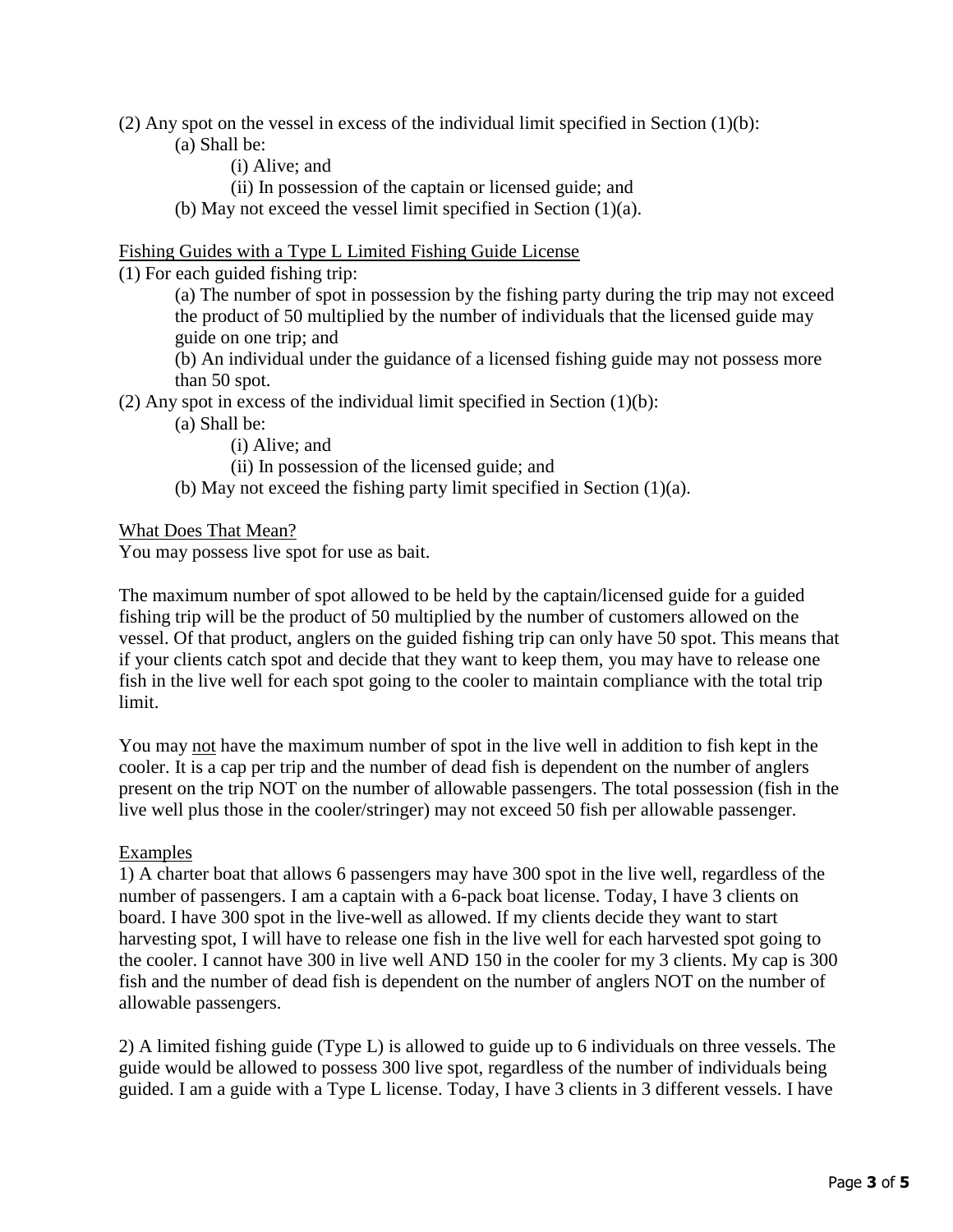300 spot in the live-well as allowed. If my clients decide they want to start harvesting spot, I will have to release one fish in the live well for each harvested spot going to the cooler/stringer. I cannot have 300 in live well AND 150 in the cooler for my 3 clients. My cap is 300 fish and the number of dead fish is dependent on the number of anglers NOT on the number of allowable passengers.

### **Commercial**

A 1% reduction is required. Conversations with stakeholders have indicated that size limits, daily vessel limits, or quotas would be difficult because of discard issues. Therefore, the department is proposing a reduced season. Based on feedback from stakeholders, the department is proposing a season that would begin on April 10 and run through November 24.

### **Why is this change necessary?**

Addendum III of ASMFC's interstate fishery management plan for spot requires action because a stock health analysis has triggered management concern. This change is necessary to be in compliance with ASMFC.

### **Who will this affect?**

Commercial fishermen, recreational anglers, and charter captains in the Chesapeake Bay, its tidal tributaries and the Atlantic Ocean, its coastal bays and their tributaries.

### **Has this change been discussed with advisory commissions?**

This has been discussed on multiple occasions with recreational, for hire and commercial stakeholders. The idea was discussed with the Sport Fisheries Advisory Commission and Tidal Fisheries Advisory Commission at their October 2020 meetings and at the September 2020 Recreational and Commercial Coastal Fisheries Forums.

### **What is the specific regulatory action?**

Adopt Regulation .03 under COMAR 08.02.05 Fish.

## **II. RECORDKEEPING AND REPORTING REQUIREMENTS**

This action does not create new permit, recordkeeping, or reporting requirements.

## **III. IMPLEMENTATION DATE**

This regulation change is effective June 14, 2021.